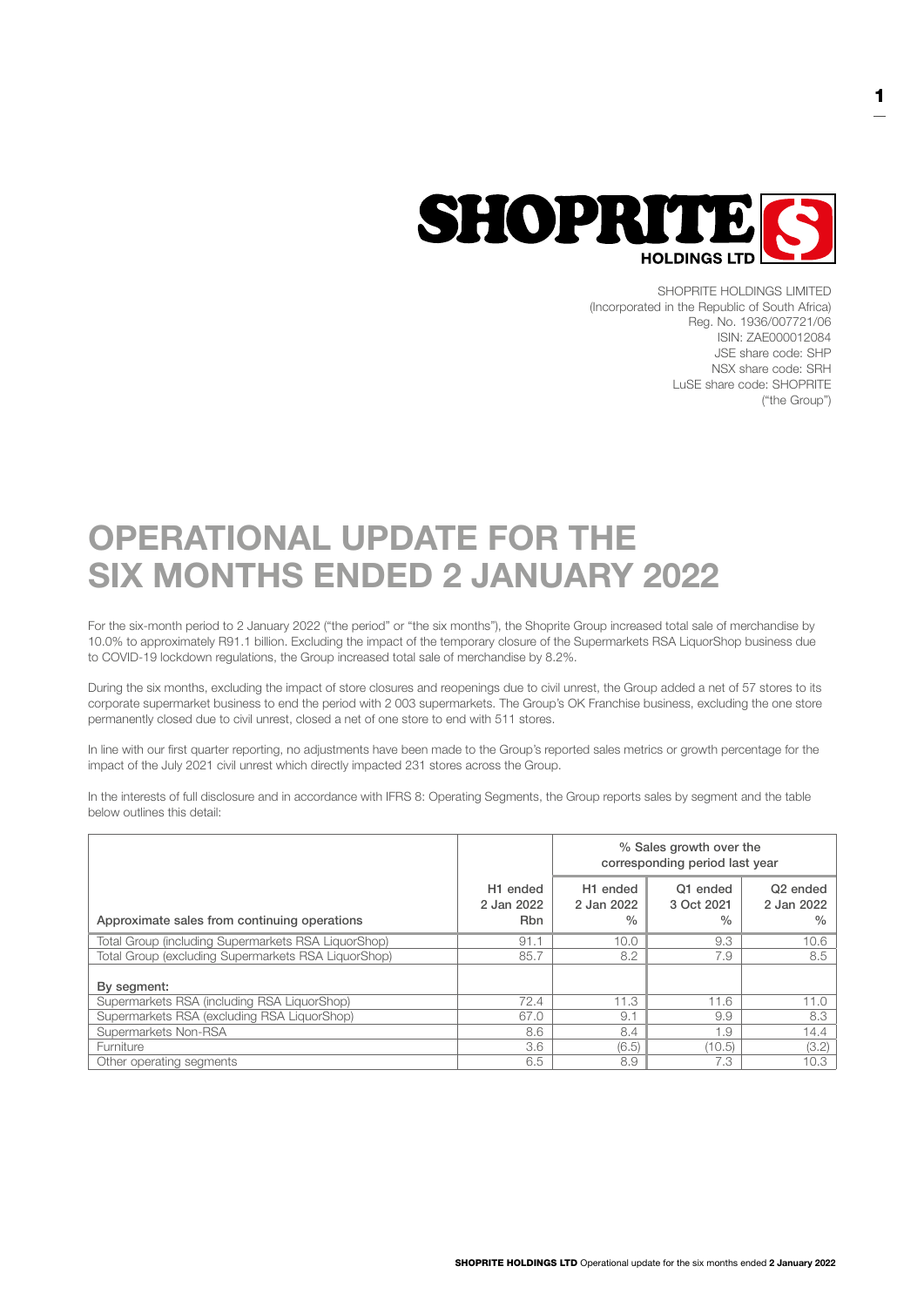The following information provides context to the overall sales growth for the six months:

## Supermarkets RSA

- The Group's core business, Supermarkets RSA, contributing 79.5% to Group sales, achieved sales growth of 11.3% (like-for-like 10.7%).
- It is noteworthy that this growth was achieved notwithstanding the impact of the civil unrest which severely impacted 189 stores (135 supermarkets and 54 LiquorShops) and resulted in additional stores not directly impacted being closed for precautionary reasons.
- Supermarkets RSA, excluding LiquorShop sales, achieved sales growth of 9.1% (like-for-like 9.2%).
- Checkers and Checkers Hyper reported sales growth of 11.4%.
- Shoprite and Usave reported sales growth of 7.3%.
- The Group's LiquorShop business's sales increased by 49.8%. Due to COVID-19 nationwide lockdown regulations, the Group's LiquorShop business was required to close for 48 days over the six months under review (48 days during the first quarter; no closures during the second quarter). This compares to 79 days closed for the same reason in the prior year comparative period (60 days during the first quarter; 19 days during the second quarter).
- Internal selling price inflation measured 2.6% (first quarter 3.3%; second quarter 1.9%).
- At the end of the reporting period the number of stores still closed due to extensive damage during the civil unrest totaled 35 (including two Checkers Hypers). It is envisaged that six of these will not reopen, seven will open before year-end and the remainder should open in the next financial year.
- Outside of the civil unrest closures and reopenings, Supermarkets RSA added a net 62 stores during the period to total 1 768 stores.

## Supermarkets Non-RSA

- Supermarkets Non-RSA increased sales in constant currency by 11.4%. This performance was underpinned by strong growth from our Zambian operations.
- In Rand terms, Supermarkets Non-RSA's sales increased by 8.4%.
- Subsequent to classifying Kenya, Uganda and Madagascar as discontinued operations, the Supermarkets Non-RSA segment is now represented by our businesses spanning ten African countries which collectively contribute 9.4% of Group sales.
- The segment's store base reduced by five stores due to the sale of our Ugandan operations. On a net basis, no new stores were opened and Supermarkets Non-RSA ended the reporting period with 235 stores.

### Furniture

- The Group's Furniture segment, made up of OK Furniture and House & Home, reported a decline in sales of 6.5% (like-for-like sales declined by 3.9%). The segment contributes 4.0% to Group sales.
- Sales growth improved over the six months (first quarter sales declined by 10.5%; second quarter sales declined by 3.2%). Whilst the high base from the prior year impacted the whole period, it was more marked during the first quarter which also suffered from the civil unrest directly impacting 35 stores and resulting in a considerable number of adjacent stores being closed.
- At the end of the interim period, nine stores were still closed due to extensive civil unrest damage. It is expected six of these stores will reopen within six months and the remainder during our 2023 financial year.
- Outside of the civil unrest closures and reopenings, the segment's store base on a net basis increased by five stores over the period to close with 428 stores.

### Other operating segments

- The Group's Other operating segments, comprising OK Franchise, Transpharm, MediRite Pharmacies, Checkers Food Services (CFS) and Computicket, reported sales growth of 8.9%. In terms of contribution to Group sales the segment makes up 7.1%.
- CFS continued to grow its sales despite continued COVID-19 lockdown constraints being imposed on its hospitality industry customer base. – MediRite and Transpharm's sales growth increased notably on the comparative six months.
- The Group's OK Franchise division achieved sales growth of 6.5%. Seven stores were impacted by the civil unrest, of these six have been reopened and one permanently closed. Outside of this, the store base was reduced by a net of one, to end the period with 511 stores.

### Impact of the Group's pro forma constant currency disclosure

The Group discloses unaudited constant currency information to indicate the Supermarkets Non-RSA operating segment's performance in terms of sales growth, excluding the effect of foreign currency fluctuations. To present this information, current period sales for entities reporting in currencies other than South Africa rand are converted from local currency actuals into South Africa rand at the prior year's actual average exchange rates on a country-by-country basis.

The table below sets out the percentage change in sales, based on the actual results for the period, in reported currency and constant currency for the following major currencies. The total impact on Supermarkets Non-RSA is also reflected after consolidating all currencies in this segment.

| % Change in sales on prior period 26 weeks             | Reported<br>currency | Constant<br>currency |
|--------------------------------------------------------|----------------------|----------------------|
| Angola kwanza                                          | (9.4)                | (2.1)                |
| Mozambique metical                                     | (7.4)                | (9.1)                |
| Zambia kwacha                                          | 35.3                 | 34.8                 |
| Supermarkets Non-RSA including discontinued operations | 5.8                  | 9.0                  |
| Supermarkets Non-RSA continuing operations             | 8.4                  | 11.4                 |